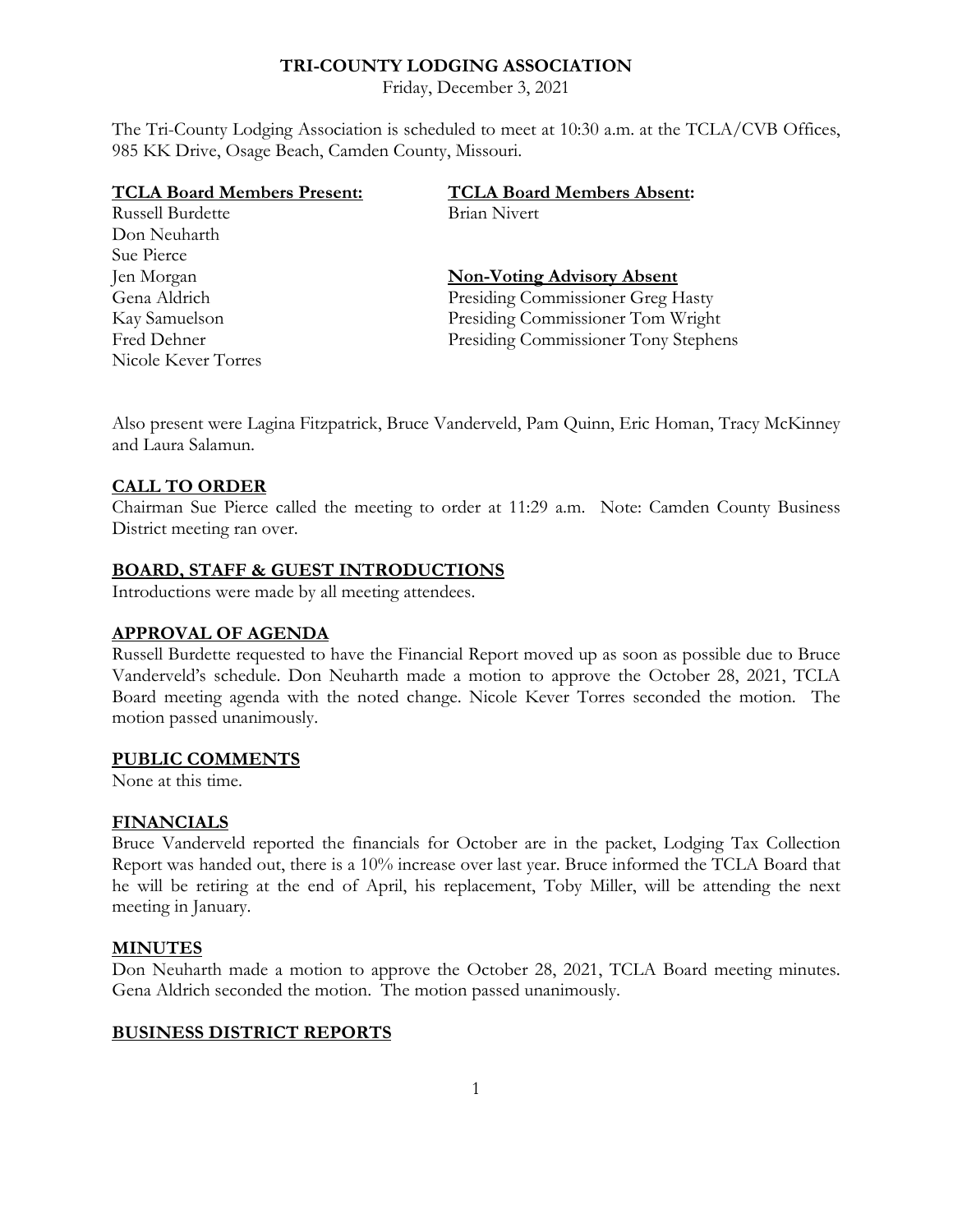Don Neuharth reported for the Camden County Business District, stated that everyone was present and was aware of the discussions.

Russell Burdette reported for the Miller County Business District, 40% or \$11,160 was approved to fund Dennis Quaid Viewpoint.

Sue Pierce reported for Morgan County Business District that Carmen Larison has retired and vacated her board seat. There is a special election scheduled for the end of January to fill the empty board seat.

# **LEGISLATIVE REPORT**

Brian Nivert, Legislative Chair; nothing at this time.

#### **COMMITTEE ASSIGNMENTS AND REPORTS**

**Group Sales** –Nicole Kever Torres/Kay Samuelson, Group Sales Co-Chairs; nothing at this time.

**Event Committee** - Russell Burdette, Event Committee Chair; nothing at this time.

**Fishing Tournament Committee –** Bill Morgan, Fishing Tournament Committee Chair; Lagina Fitzpatrick stated they are working with MLF on events coming to the Lake.

**Budget Committee** – Fred Dehner, Budget Committee Chair; meeting will need to be planned for January to start work on the FY23 Budget.

**Employee Performance Review** – Don Neuharth, Employee Performance Review Chair; nothing at this time.

**Website & Marketing Committee Report** – Jen Morgan, Website Committee Chair; Eric Homan stated the website reports were in the packet, October traffic was still down, however the numbers are starting to show an upturn in visits to the website. Vacation Guide requests are still up as the 2022 Vacation Guide is wrapping up for publication and will be out at the beginning of January.

# **EXCUTIVE DIRECTOR/PUBLIC RELATIONS**

Lagina Fitzpatrick reported working on the Lake Ozark Christmas Parade to take place on December 11, 2021; working on an event for Ozark series finale scheduled for Friday, January 21, 2022, with a viewing party at Marty Byrde's on the Strip; the Gift of Travel will begin next week following CVB's auction, there are 12 properties that will be participating in the campaign; submitted Q1 COOP Reimbursement. Laura Salamun asked what the 12 properties were, Eric Homan read off the list however she preferred to have the list emailed to her.

#### **CVB UPDATE**

With Heather Brown being out, Lagina Fitzpatrick shared the information that Heather provided; the 2022 Vacation Guide has been uploaded and will go to print next week; internet sales have started with giving existing members the First Right of Refusal; finalizing the Boat Shows that will be attended by the CVB staff in 2022; finishing up the CVB Holiday Auction.

#### **NEW BUSINESS**

(A.) Other New Business – No other new business